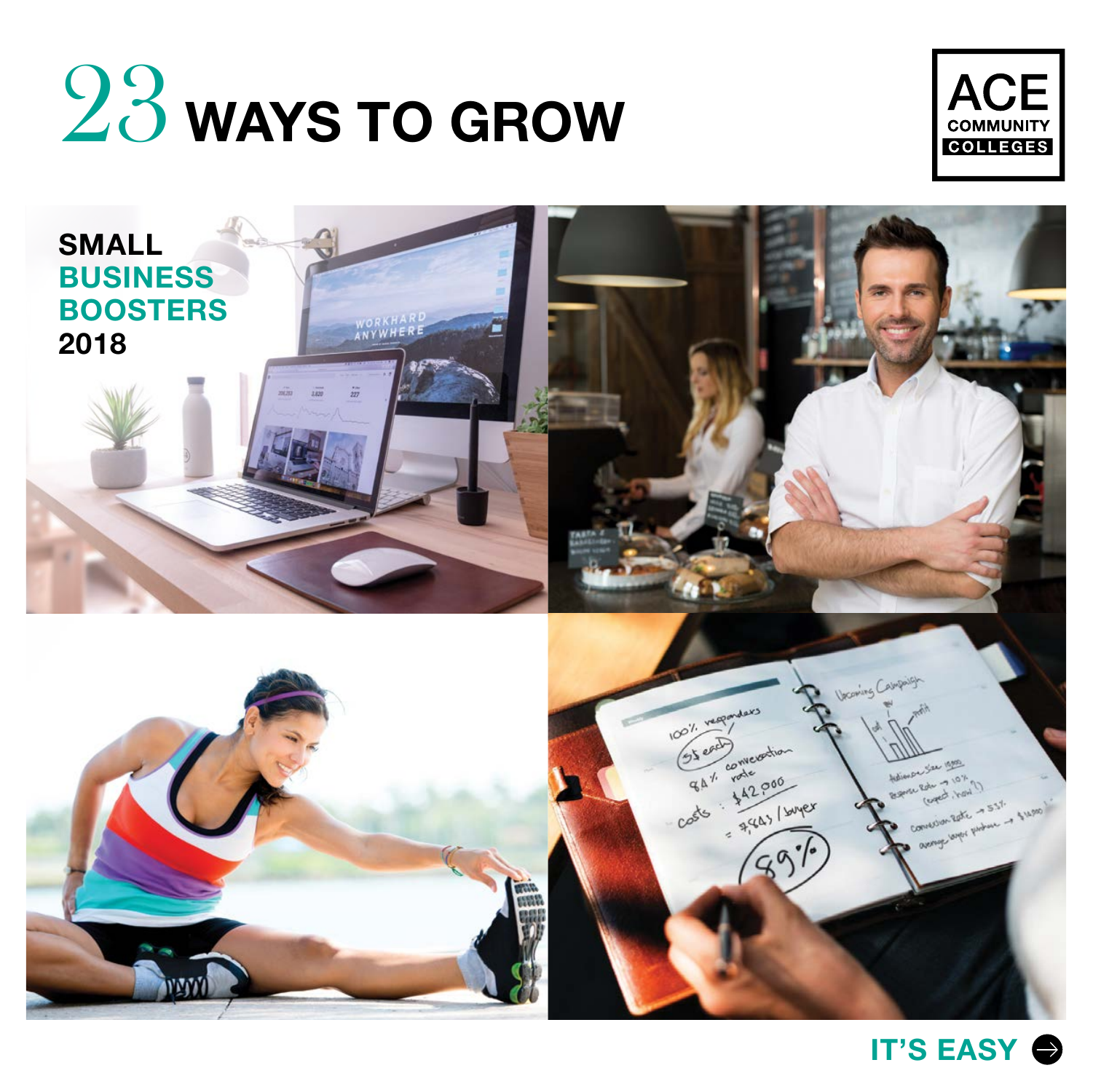You might be surprised where pushing your own boundaries takes your business and career. Make it your mission to never miss a business opportunity again. You can scale up, pitch, connect with new customers and maximise your potential when you know how. Plus you'll be in great company. Make this your break-through year.





These brand new workshops and mini courses are for everyone. If you are an eligible small business owner or employee of an eligible small business they are fully subsidised\* by the NSW Government under the Tech Savvy for Small Business Program. Places are limited; please hurry to secure your slot.

www.acecolleges.edu.au

\*Check your eligibility at www.acecolleges.edu.au/students/funding-nsw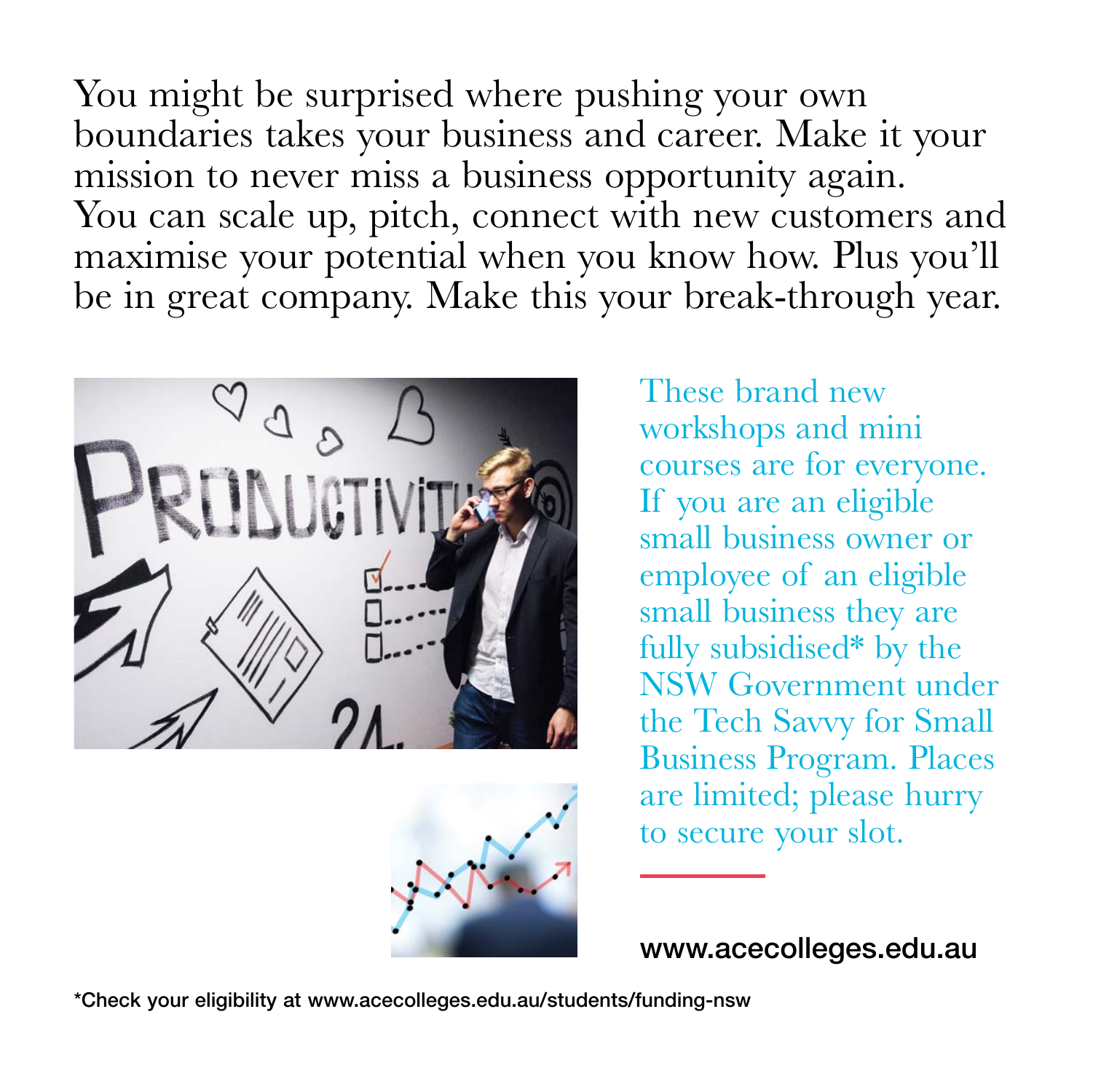## Digital, Social & the Web.



#### SOCIAL MEDIA FOR **BUSINESS**

Learn what social media platforms are available, what they do and which is the right fit for your business and your T.A. (Target Audience). You will look at niche platforms for your specific industry and also in depth at Facebook, Instagram, Pinterest and Twitter. Find out how to use social media effectively to build your brand and your B2B (Business to Business) and B2C (Business to Consumer) relationships. Create a social media platform you are proud to stand on.

If you are feeling left behind, or out of the loop here is an outstanding opportunity to upskill and get current.

Fri 9 Feb • 2 sessions 9.00am–5.00pm

#### SOCIAL MEDIA FOR BUSINESS - NEXT LEVEL

How to effectively use Google docs, Google + and LinkedIn to promote professional services or your business brand is the aim of this course. Use these platforms to improve professional connections, grow networking opportunities and increase your referral and knowledge base, attract new business and promote products and services.

Fri 9 Mar • 2 sessions 9.00am–5.00pm



#### EMAIL MARKETING

Take this course to understand the psychology of email marketing for your business without the hustle. Represent your business with integrity and lead the way with strong copy. Use email marketing to develop trust, loyalty and as a resource to increase revenue, expand your client base and awareness of your product or service, or grow your database. You will also learn how to create effective designs, target channels and time campaigns for best results. Be business savvy and let email marketing work for you.

Sat 10 Feb • 2 sessions 9.00am–3.00pm

#### DIGITAL MARKETING **MATRIX**

Understand and create your own digital matrix blueprint for referral, time efficiency and effective strategic digital marketing. Plus you will learn how to analyse the digital brand imprint you currently have.

You would want to get your matrix working for you to increase SEO, target audience engagement and sale conversions. The bonus is you can have your x-promotion and batching save you time, money and effort.

Fri 23 Feb • 2 sessions 9.00am–5.00pm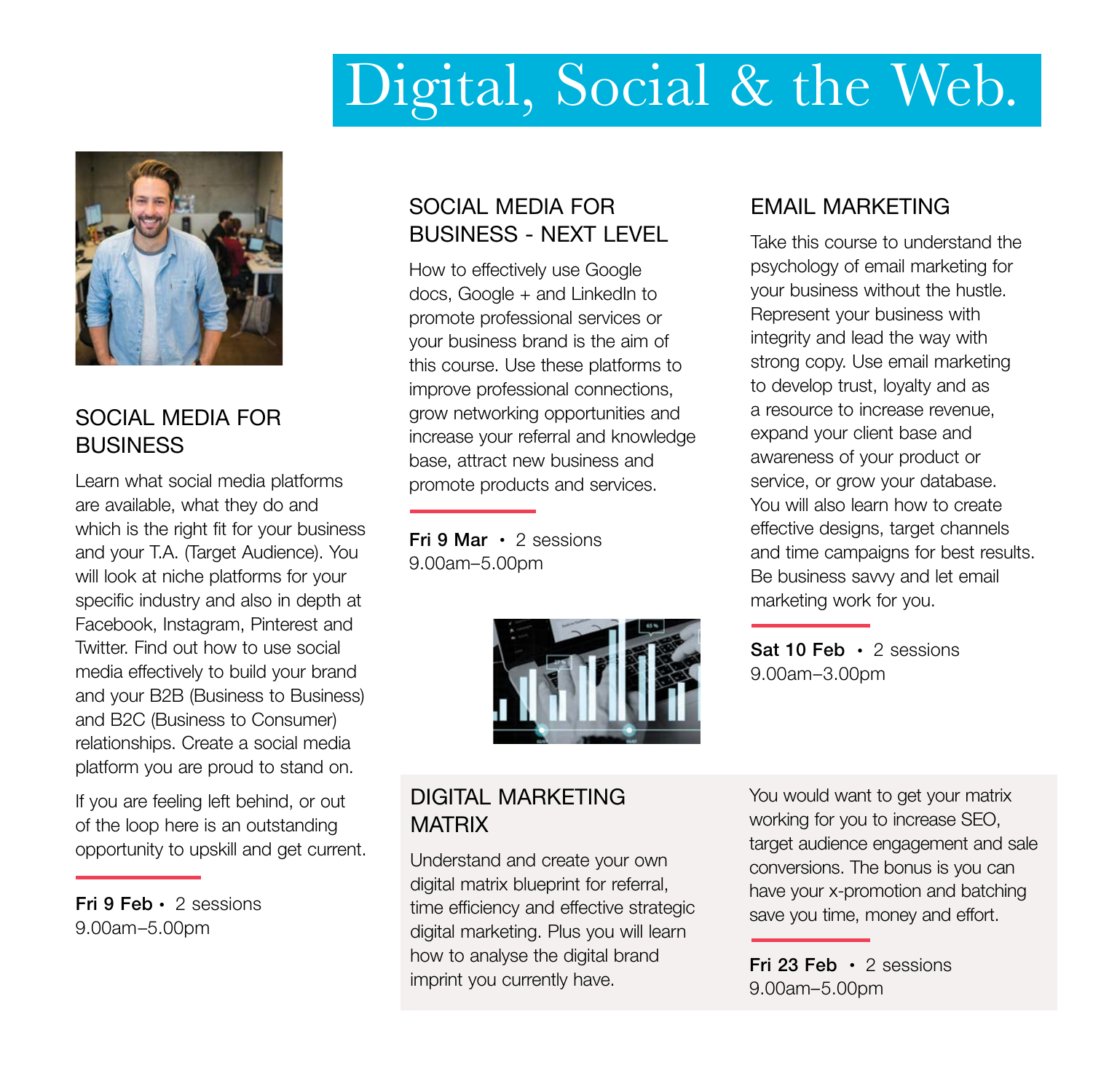## Digital, Social & the Web.

#### APPS/AUTOMATION FOR BUSINESS MANAGEMENT & MARKETING

It is possible to be time efficient, business savvy and maximise your return on investment. This is resource packed.

Learn how to:

- Optimise your time, engagement, interaction and management.
- Make it easy and mobile to operate your digital matrix, business and social media platforms.
- Learn how to use Apps and apply them to your business.

Thu 1 & Fri 2 Feb 2 sessions | 9.00am–5.00pm





#### WEBSITES USING **WORDPRESS**

Design, create and learn how to update and manage a WordPress website for your business, community group or personal profile. Understand how your website anchors your digital marketing matrix. You will walk away with a free, functional website. Bring your ideas to life. Basic computer skills are required.

Sat 10 Mar • 2 sessions 9.00am–5.00pm

#### BLOGGING FOR PROFESSIONALS

Create a blog your target audience wants to read and keep them coming back for more – it is an essential part of your digital marketing matrix. Take this course to learn how to set up and create a professional blog to increase your public profile and become a recognised authority in your field. Build your brand and platform and make money while you blog. You will finish with a free functional blog.

Fri 23 Mar & Fri 6 Apr 2 sessions | 9.00am–3.00pm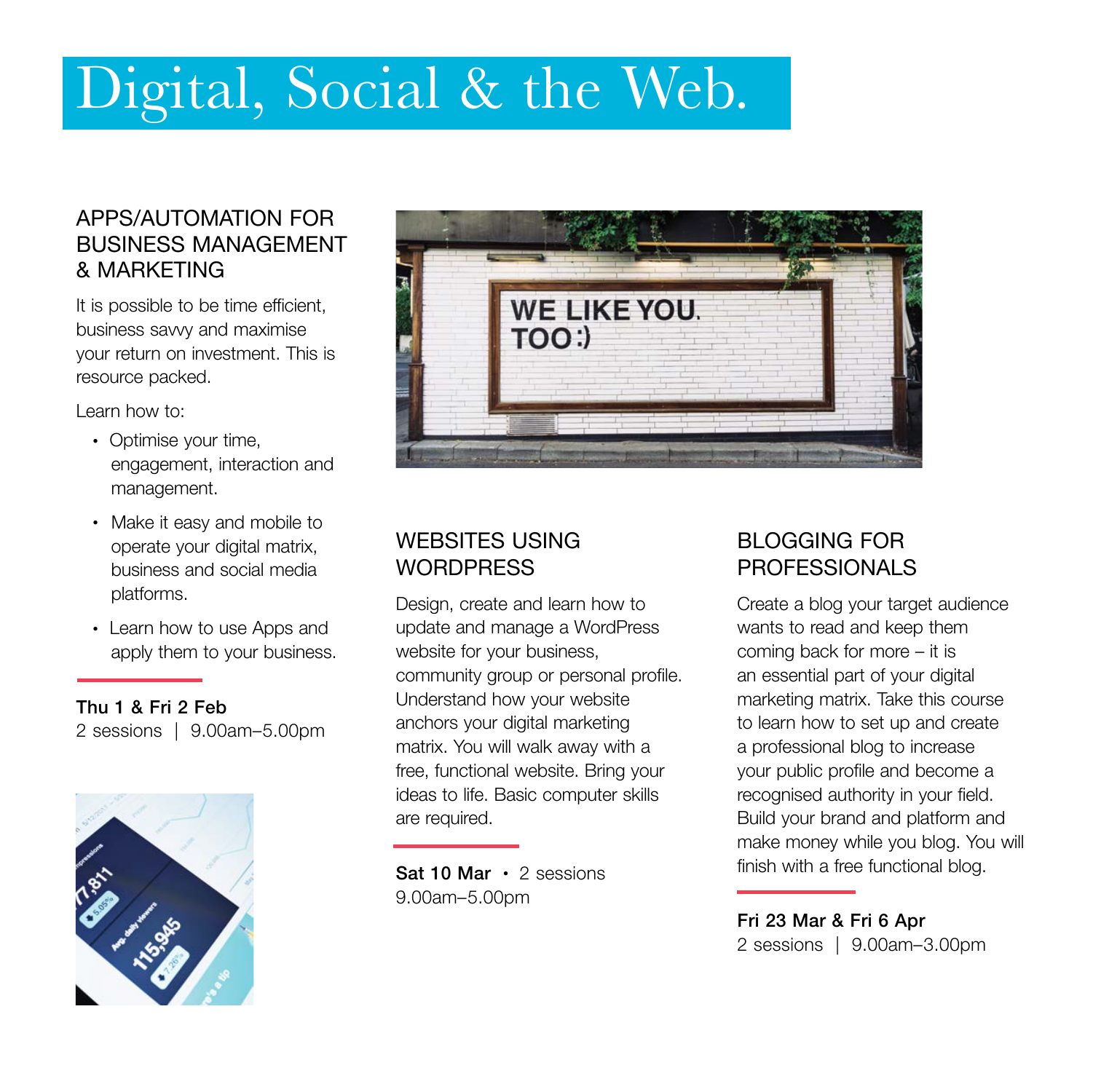# Marketing.

#### BUILD YOUR BRAND AS AN AUTHOR

This is a digital media marketing course designed specifically for Creatives to gather and engage with your tribe using digital marketing. Learn which platforms and digital media to use to successfully promote your brand and build your readership.

Publishers will assess your organic digital footprint, spheres of influence and reach. Whether you are looking to promote a book, series or increase public relations this inclusive course covers the must know topics of social media platforms, email marketing and web layout. Basic computer skills needed in social media.

Thu 22 Feb  $\cdot$  2 sessions 9.00am–3.00pm





#### STRATEGIC MARKETING

Learn, understand and design a complete marketing strategy for your business. From print to pixel know what will work for you, how and when to implement it for the best rate of investment and sales conversions.

Mon 12 & Tue 13 Mar 2 sessions | 9.00am–5.00pm

#### AUTHENTIC MARKETING What are people saying about you? Is it what you want?

#### Does it reflect your vision?

This course teaches you how to 100% focus on brand development or rebranding. How to get clear, be real, and have your brand represent you with integrity. Your brand is your strong hold and it is vital in the age of digital marketing to get it right. You will also grow your understanding of how far you reach and the true analytics of your brand.

Thu 15 Mar  $\cdot$  2 sessions 9.00am–5.00pm

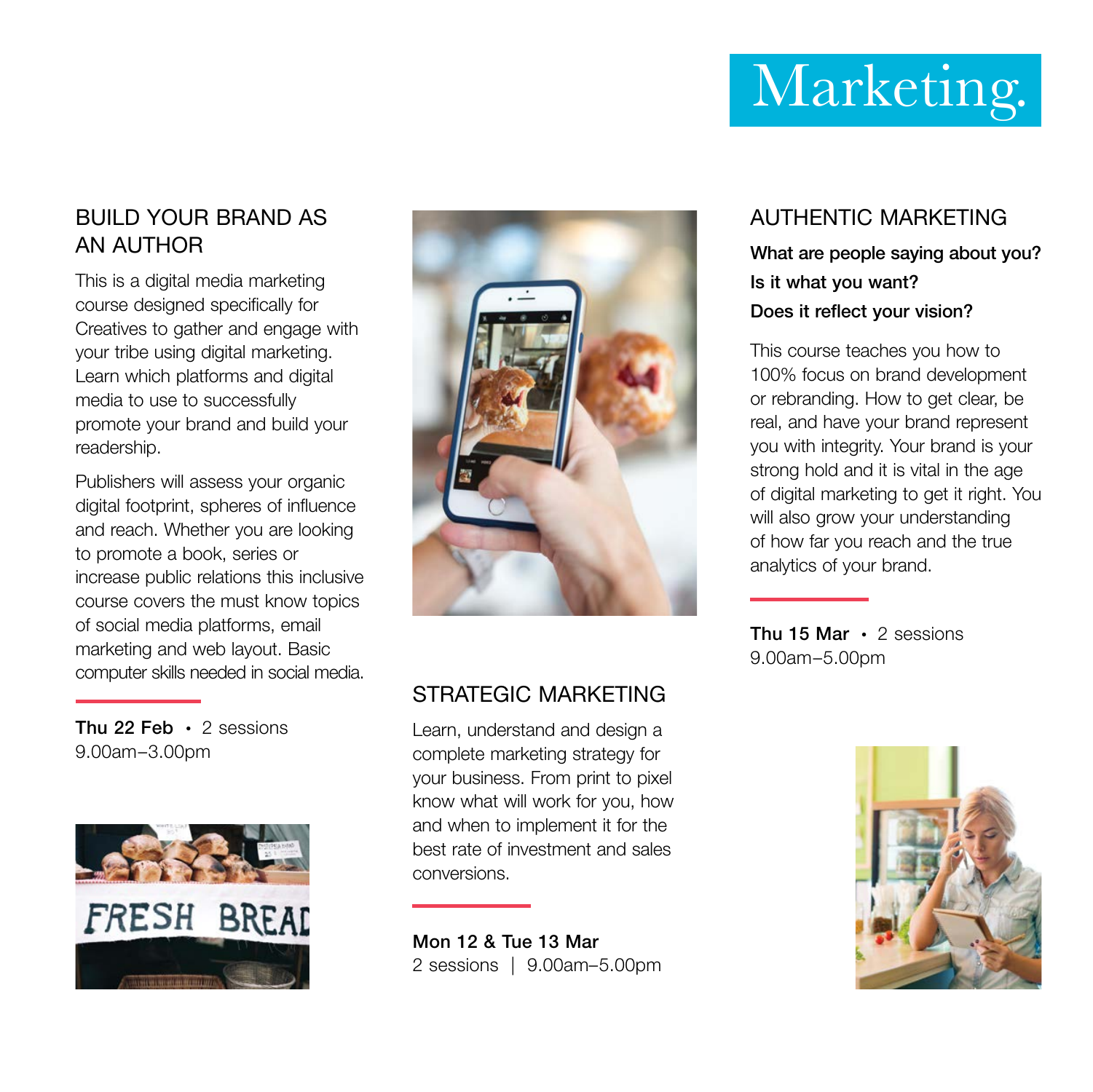# People & Communication.

#### LEADERSHIP & INFLUENCE

They say that leaders are born, not made. While it is true that some people are born leaders, some leaders are born in the midst of adversity. Often, people who have never had a leadership role will stand up and take the lead when a situation they care about requires it. Once you learn the techniques of true Leadership and Influence you will be able to build the confidence it takes. The more experience you have acting as a genuine leader, the easier it will be for you.

Wed 7 Feb • 1 session 9.00am–4.00pm

#### COACHING & MENTORING

The focus of this workshop is to give you the skills needed to become a better coach of your employees. Coaching is a valuable professional process of relationship building and setting goals. How well you coach is related directly to how well you are able to foster a great working relationship with your employees through understanding and strategic goal setting.

Mon 26 Feb  $\cdot$  1 session 9.00am–12.30pm



#### **COMMUNICATION STRATEGIES**

For the better part of every day we are communicating to and with others. Whether it's the conversation you have with your supervisor, the level of attention you give a customer, it all means something.

The workshop will help you understand the different methods of communication and how to make the most of each. These strategies are of benefit for any organisation and its employees. They will trickle down throughout the business and positively impact everyone involved.

Mon 5 Mar • 1 session 9.00am–12.30pm



#### APPRECIATIVE INQUIRY

Organisations can be thought of as living beings made up of the individuals working within it. Appreciative Inquiry has the ability to change the whole organisation by changing the people. Through positive questioning people will be directed to move in a positive direction. Shifting from looking at problems and deficiencies; instead focusing on strengths and successes. This is a tool for organisational change.

Mon 26 Feb • 1 session 1.30pm–4.30pm

#### SUPERVISING OTHERS

Between managing your own time and projects, helping your team members solve problems and complete tasks, and helping other supervisors, your day can fill up before you know it. This workshop is aimed at helping supervisors become more efficient with delegating, managing time, setting goals and expectations (for themselves and others), providing feedback and resolving conflict.

Wed 7 Mar • 1 session 9.00am–12.30pm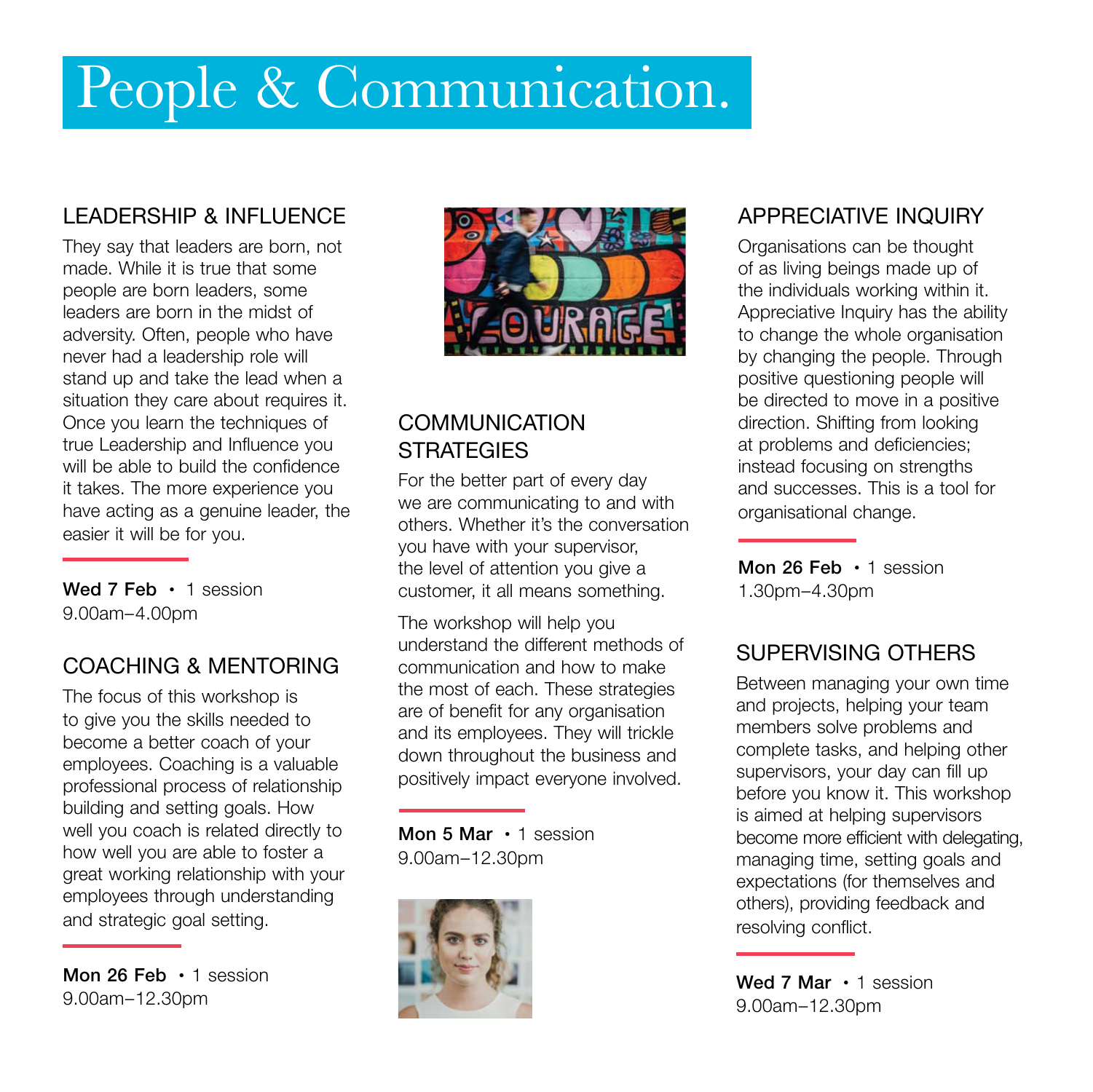#### ACCIDENTAL COUNSELLOR

An Accidental Counsellor is anyone who is not necessarily employed as a counsellor, however finds themselves in a counselling role. You could be a frontline worker in an administrative role, a nurse, teacher, coach, support worker or complimentary health practitioner. In this workshop you will learn a practical counselling framework for effective client support with opportunities to practice your new skills in a safe, supportive environment.

Wed 31 Jan • 1 session 9.00am–4.00pm

#### WORK-LIFF BALANCE

With a work-life balance you will be managing your time better. Better time management will benefit all aspects of life; you will be working less and producing more. This workshop will show how to focus on the important things, set accurate and achievable goals, and communicate better with your peers at work and your family at home.

Wed 28 Mar • 1 session 9.00am–12.30pm



#### VIDEO MARKETING

Video is proving to be a significant marketing platform as we push forward with business promotion. Learn how to choose and effectively use social media video Apps to promote your business and generate positive public relations. You will also learn how to create your profile and get your video platform working efficiently for you with a professional edge. Find out how to edit, shoot and use video within your digital marketing plan.

Sat 24 Feb • 2 sessions 9.00am–3.00pm

#### TIME MANAGEMENT

Personal time management skills are essential for professional success in any workplace. When you can successfully implement time management strategies you are able to control your workload rather than spend each day in a frenzy of activity reacting to crisis after crisis – stress declines and personal productivity soars. The Time Management workshop helps you learn crucial strategies.

Mon 5 Mar • 1 session 1.30pm–4.30pm



### Find more start dates

Additional start dates are available for all courses, please check our website. www.acecolleges.edu.au